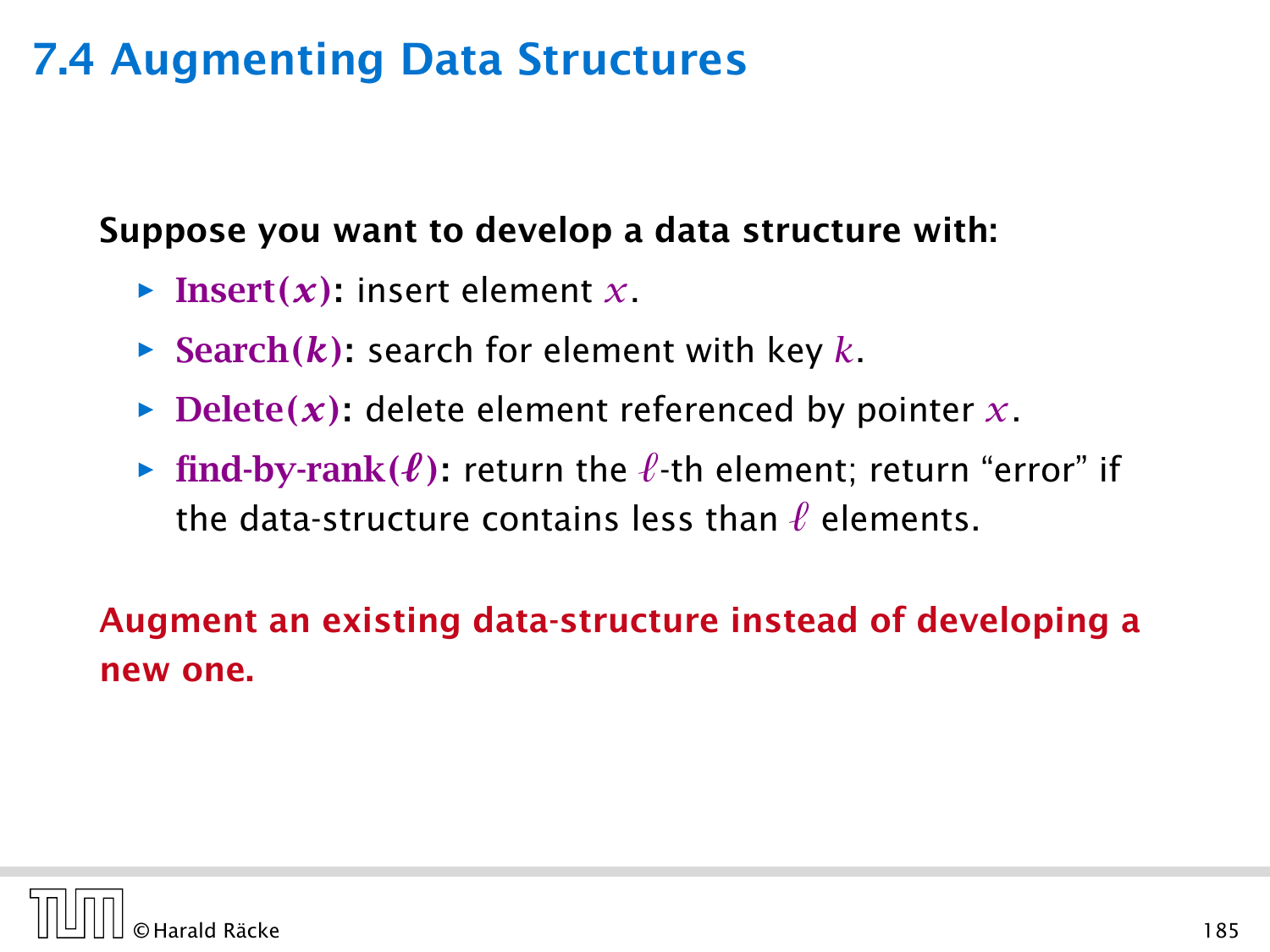### How to augment a data-structure

- 1. choose an underlying data-structure
- 2. determine additional information to be stored in the underlying structure
- 3. verify/show how the additional information can be maintained for the basic modifying operations on the underlying structure.
- 4. develop the new operations • Of course, the above steps heavily depend on each other. For example it makes no sense to choose additional information to be stored (Step 2), and later realize that either the information cannot be maintained efficiently (Step 3) or is not sufficient to support the new operations (Step 4). • However, the above outline is a good way to describe/document a new data-structure.

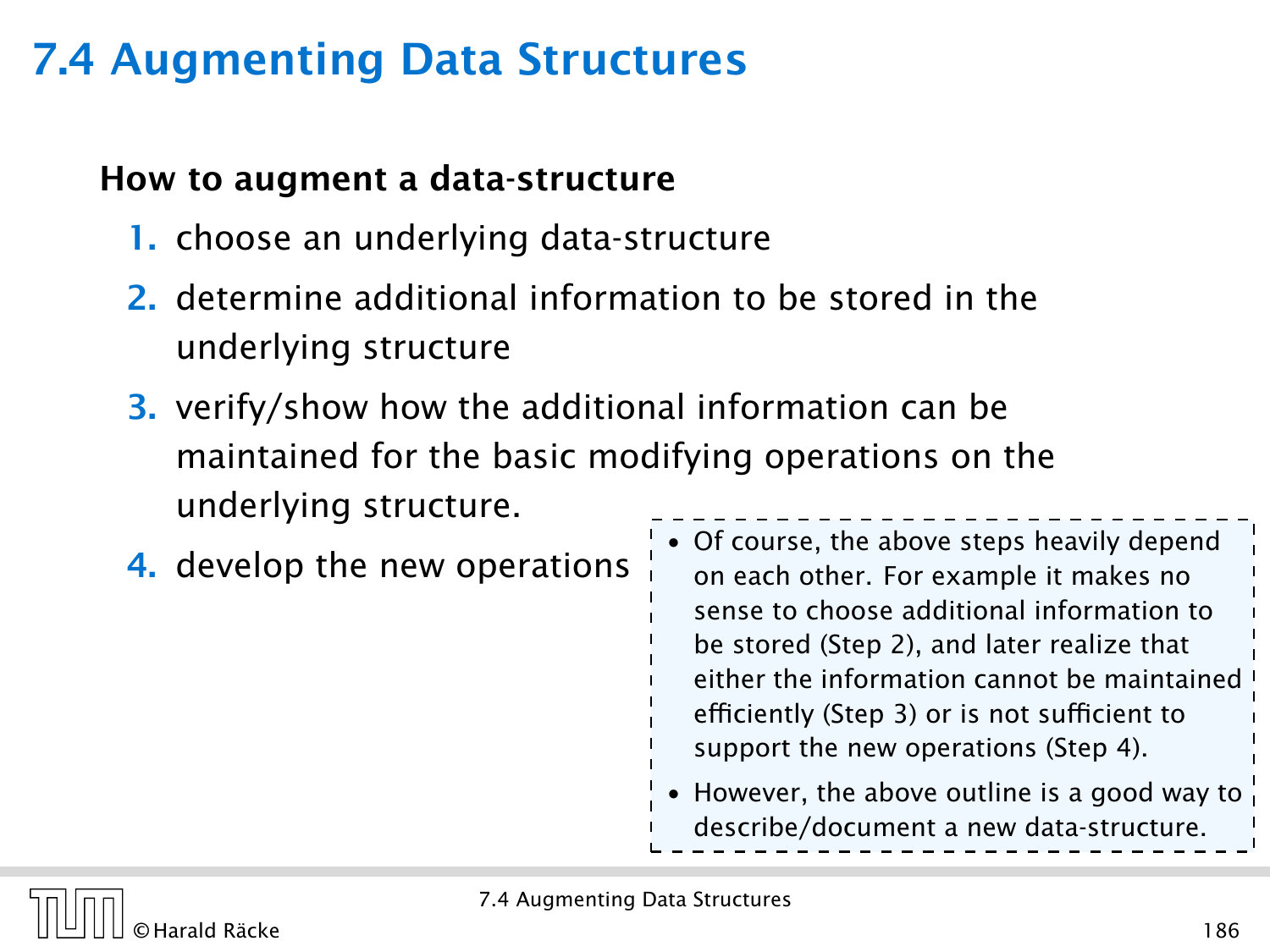## Goal: Design a data-structure that supports insert, delete, search, and find-by-rank in time  $\mathcal{O}(\log n)$ .

- 1. We choose a red-black tree as the underlying data-structure.
- 2. We store in each node *v* the size of the sub-tree rooted at *v*.
- 3. We need to be able to update the size-field in each node without asymptotically affecting the running time of insert, delete, and search. We come back to this step later...

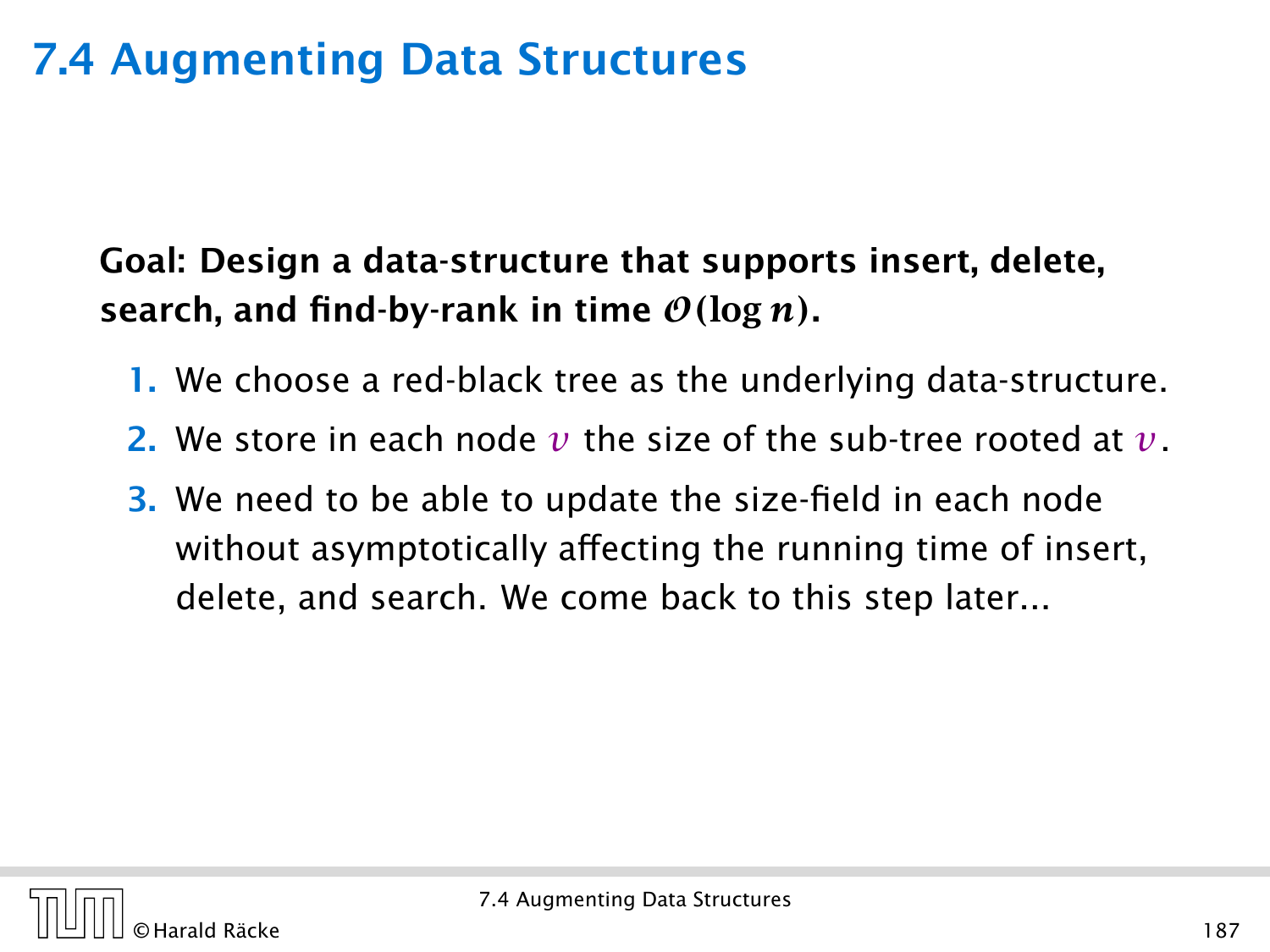Goal: Design a data-structure that supports insert, delete, search, and find-by-rank in time  $\mathcal{O}(\log n)$ .

4. How does find-by-rank work?

Find-by-rank( $k$ ) = Select(root, $k$ ) with

Algorithm 11 Select*(x, i)* 1: **if**  $x =$  null then return error 2: **if** left[x]  $\neq$  null **then**  $r \leftarrow$  left[x]. size +1 **else**  $r \leftarrow 1$ 3: if  $i = r$  then return  $x$ 4: if  $i < r$  then 5: return Select*(*left*[x], i)* 6: else 7: return Select*(*right*[x], i* − *r )*

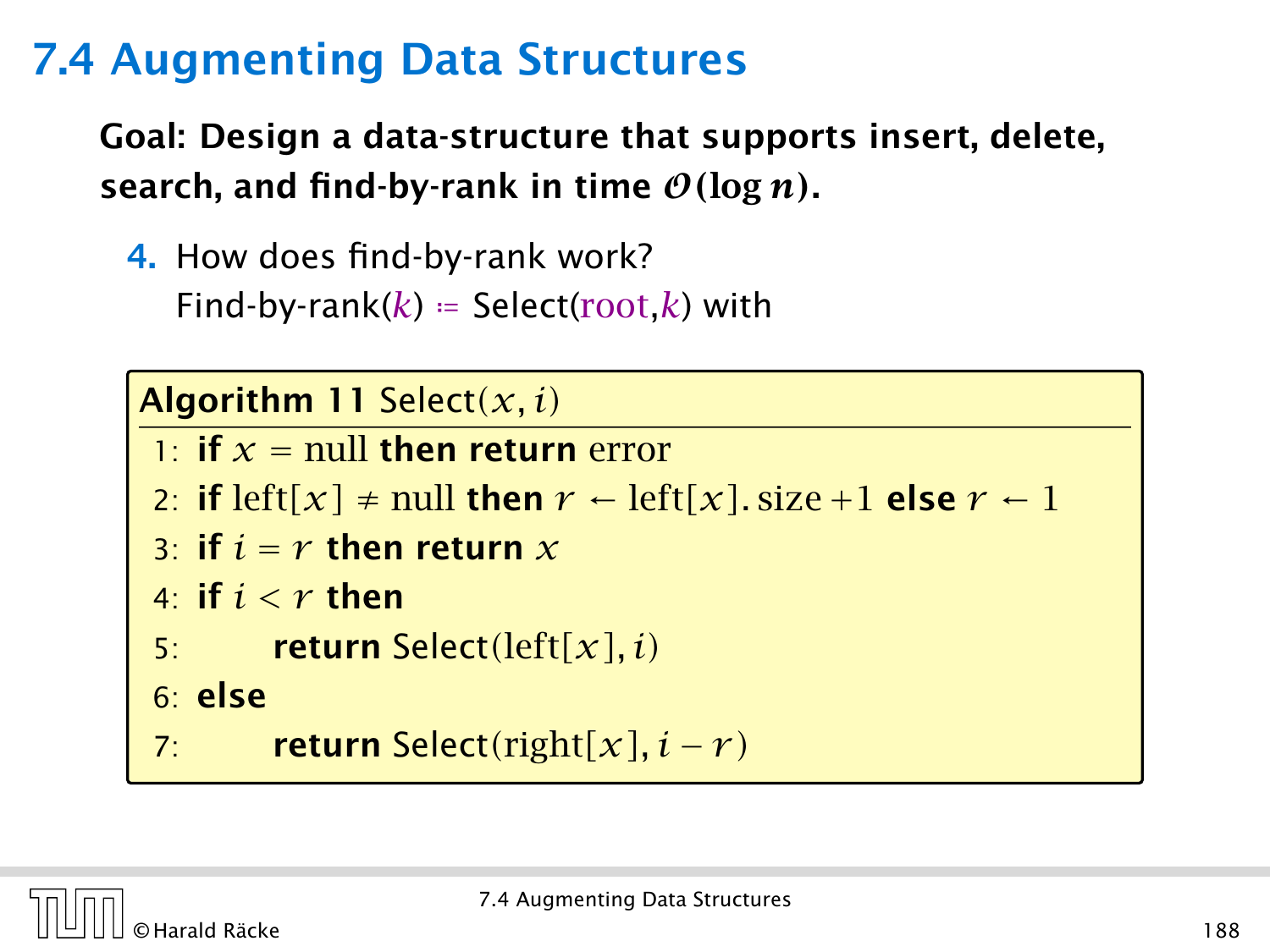# Select*(x, i)*



## Find-by-rank:

- **decide whether you have to proceed into the left or right** sub-tree
- $\triangleright$  adjust the rank that you are searching for if you go right

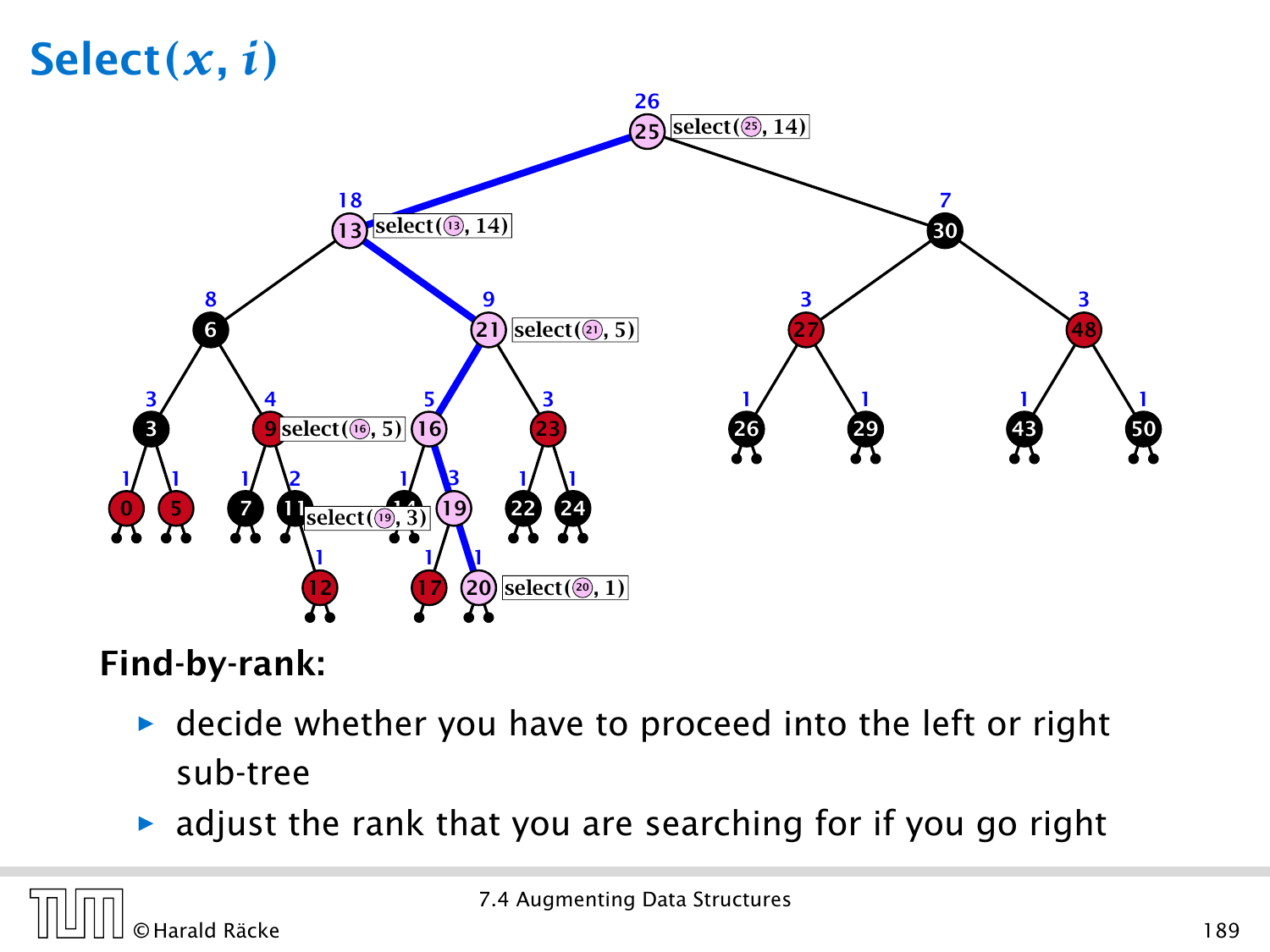Goal: Design a data-structure that supports insert, delete, search, and find-by-rank in time  $\mathcal{O}(\log n)$ .

3. How do we maintain information?

Search*(k)*: Nothing to do.

**Insert** $(x)$ : When going down the search path increase the size field for each visited node. Maintain the size field during rotations.

Delete*(x)*: Directly after splicing out a node traverse the path from the spliced out node upwards, and decrease the size counter on every node on this path. Maintain the size field during rotations.

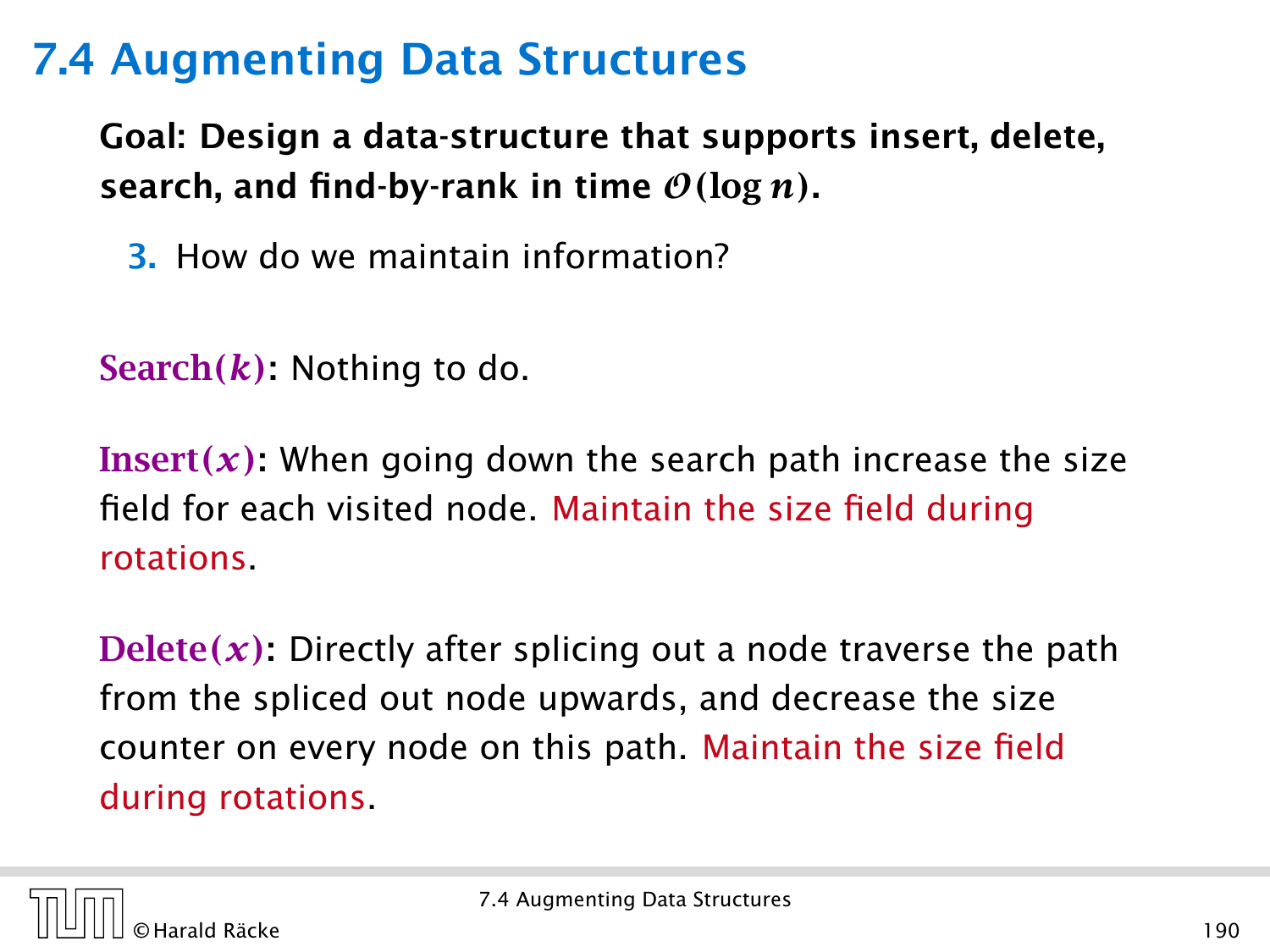## Rotations

The only operation during the fix-up procedure that alters the tree and requires an update of the size-field:



The nodes *x* and *z* are the only nodes changing their size-fields.

The new size-fields can be computed locally from the size-fields of the children.